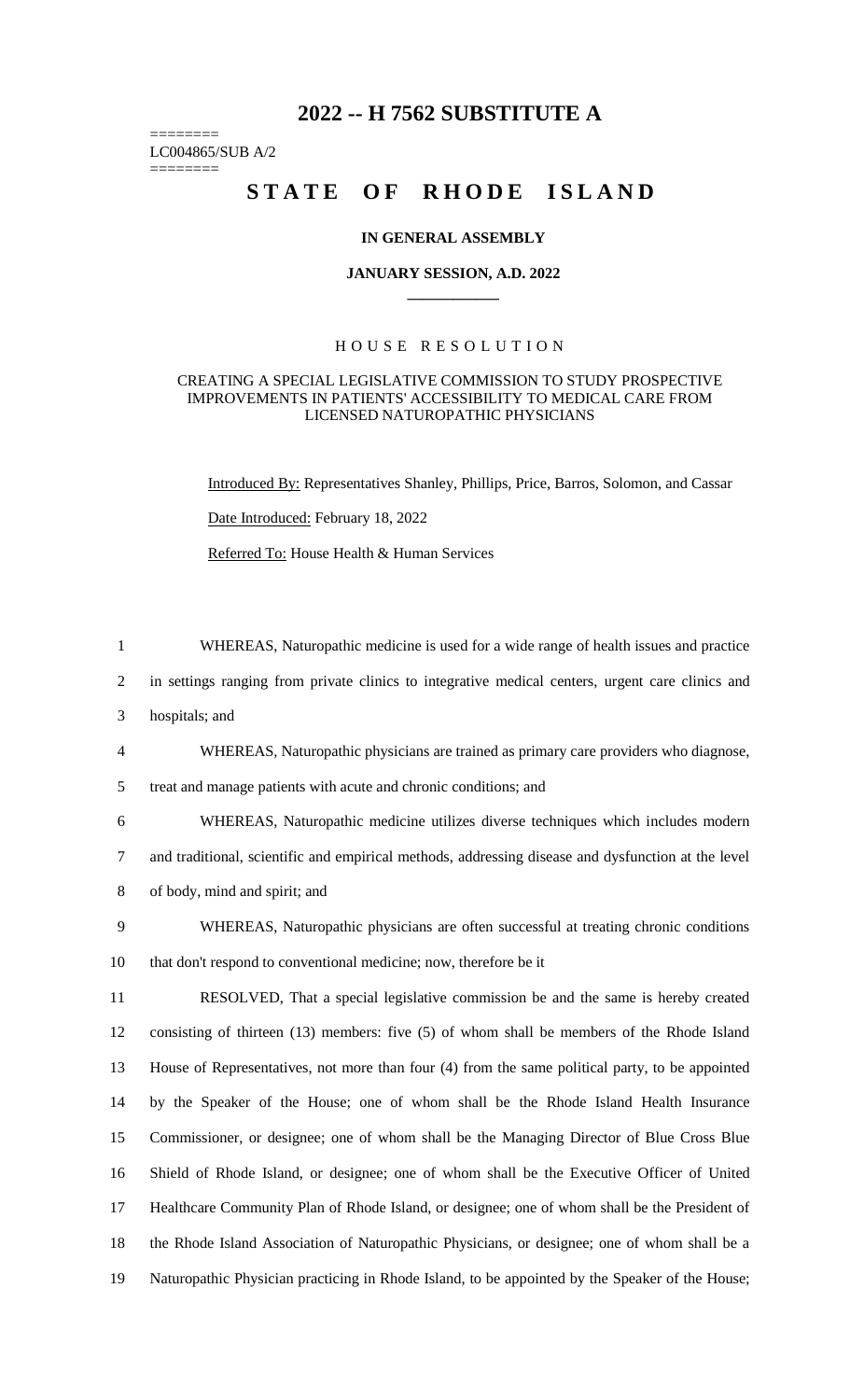one of whom shall be the Chairperson of the Lifespan board of directors, or designee; one of whom shall be the Director of the Department of Health (RIDOH), or designee; and one of whom shall be the President and CEO of Neighborhood Health Plan of Rhode Island, or designee.

 In lieu of any appointment of a member of the legislature to a legislative study commission, or any commission created by a General Assembly resolution, the appointing authority may appoint a member of the general public to serve in lieu of a legislator.

 The purpose of said commission shall be to make a comprehensive study and provide recommendations for a prospective pathway to making patients' treatment accessibility with naturopathic physicians more affordable through inclusion in HMO networks.

 Forthwith upon passage of this resolution, the members of the commission shall meet at the call of the Speaker of the House and organize and shall select a chairperson from among the legislators.

Vacancies in said commission shall be filled in like manner as the original appointment.

The membership of said commission shall receive no compensation for their services.

 All departments and agencies of the state, shall furnish such advice and information, documentary and otherwise, to said commission and its agents as is deemed necessary or desirable by the commission to facilitate the purposes of this resolution.

 The Speaker of the House is hereby authorized and directed to provide suitable quarters for said commission; and be it further

RESOLVED, That the commission shall report its findings and recommendations to the

 House of Representatives no later than April 20, 2023, and said commission shall expire on July 20, 2023.

======== LC004865/SUB A/2 ========